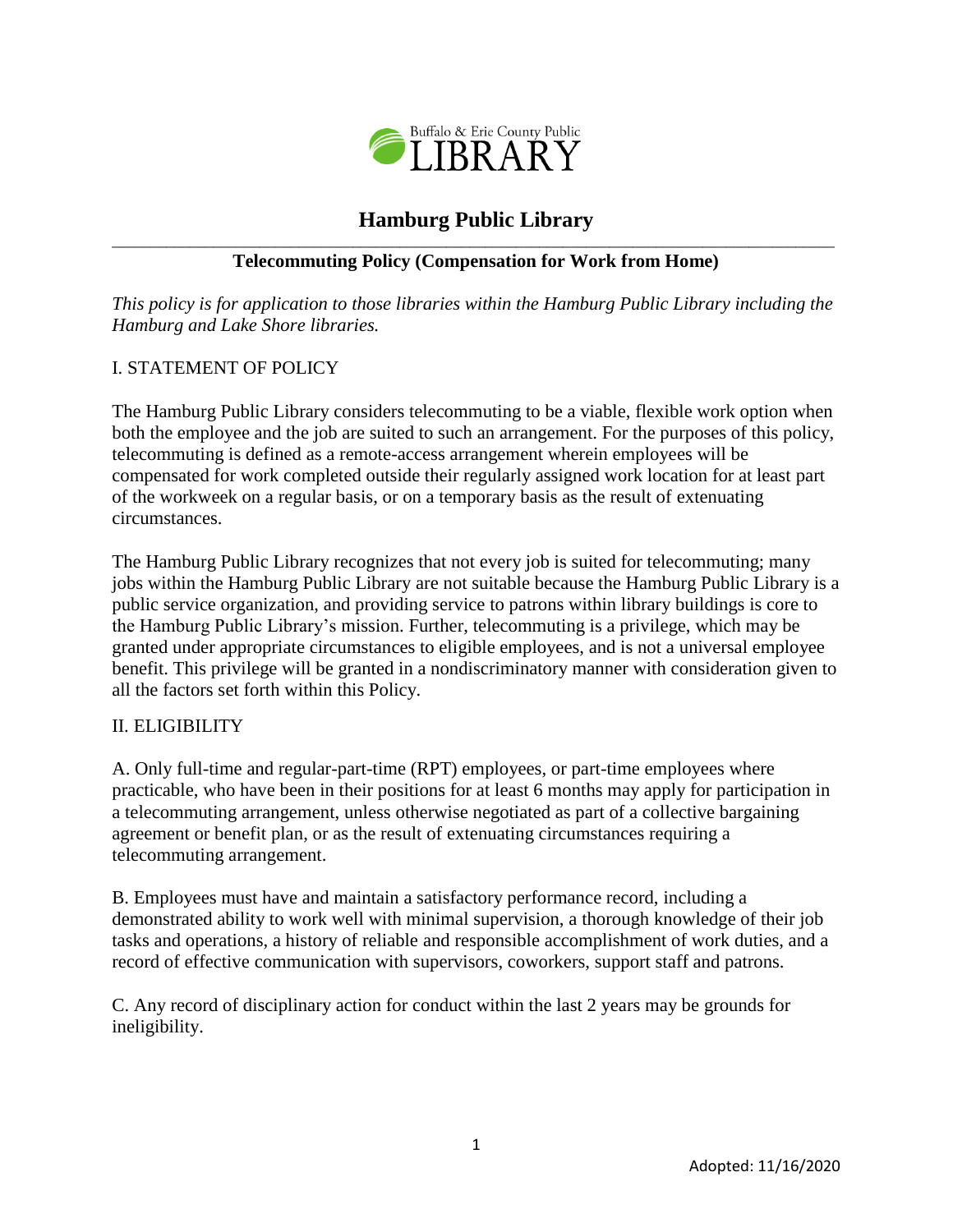D. Telecommuting is not available for long-distance or out-of-state work. Employees are expected to abide by any residency requirements of their position, and be able to report to their regularly assigned work location as needed. III. GUIDELINES

A. The approval of a telecommuting arrangement is made based on the ability of the library to maintain full operations, services, and commitments. Telecommuting may not be appropriate for all job titles or for all positions within a job title.

B. In all cases, telecommuting schedules are subject to approval by the Director.

C. Requests for a telecommuting arrangement as an accommodation must be made in accordance with the B&ECPL Personnel Policy and Procedures Manual, Chapter VII, Section 3 Reasonable Accommodations.

D. Telecommuting employees must be accessible, within reason, via telephone and email during their agreed working hours.

E. Employees must abide by all B&ECPL Personnel Policies and Procedures while telecommuting, including but not limited to those contained in Section V, Hours of Work and Break Periods and Section VII, Types of Leave.

1. Failure to abide by B&ECPL policies will result in disciplinary action.

2. Abuse of telecommuting arrangements may result in termination of the agreement.

F. The employee is responsible for providing space, telephone, printing, networking and/or Internet capabilities and security at the telecommuting work location, and shall not be reimbursed by the Hamburg Public Library for these or related expenses.

1. Expenses incurred in the implementation and execution of remote work arrangements require the approval of the Director.

2. Standard office supplies (such as paper and pens) will be provided by the County and should be obtained by the employee at their regularly assigned work location.

3. Out-of-pocket expenses for supplies normally available at the regularly assigned work location will not be reimbursed.

G. The Hamburg Public Library is not required to provide equipment for the telecommuting work location. However, with proper approval, the employee may be provided with Hamburg Public Library-owned equipment necessary to perform work assignments.

1. Employees provided with equipment must use all security controls and safeguards at all times.

2. Employees working at telecommuting work locations are expected to abide by the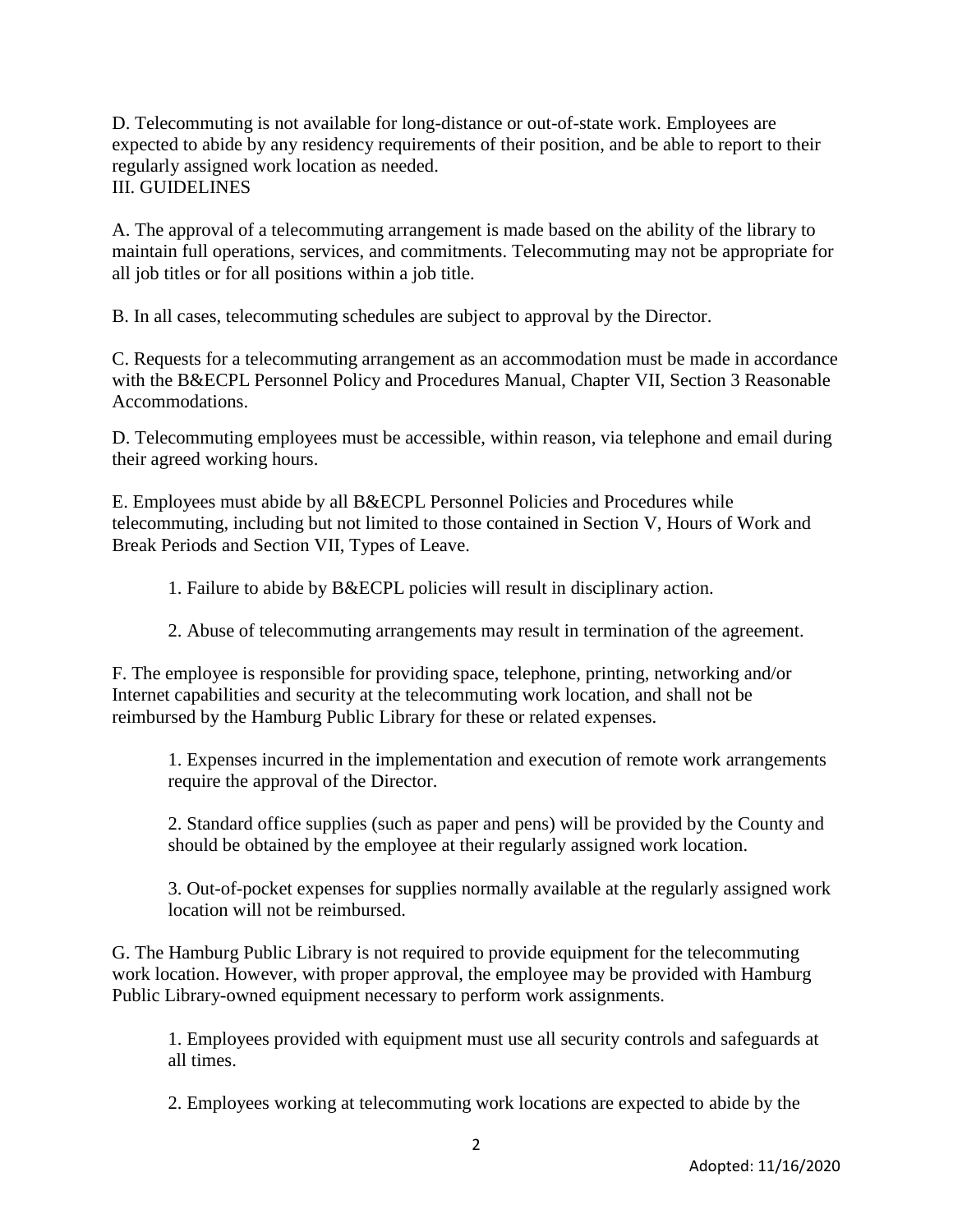B&ECPL Information Technology Security Policy Manual, including but not limited to Section 7, Virtual Private Network (VPN) Policy, and the B&ECPL Computers, Communications, and Related Technology Policy (Chapter X, Section 1).

3. Employee access to the B&ECPL network shall be limited to B&ECPL owned equipment to ensure network security.

a. When access to network is required to complete functions of the job, a Hamburg Public Library-owned laptop will be provided.

b. Employees who have telecommuting arrangements shall not allow anyone, except Hamburg Public Library and/or other B&ECPL employees, to use or access Hamburg Public Library provided equipment (including hardware, software, and storage devices) and services.

4. All Hamburg Public Library-provided equipment must be returned promptly upon termination of the telecommuting arrangement.

5. Files and documents must be protected from unauthorized disclosure or damage and returned safely to the regularly assigned work location immediately upon request.

6. B&ECPL information stored on an employee's personal computer is subject to public disclosure requirements.

H. In agreeing to a remote work arrangement, the employee is confirming that their telecommuting work location is a safe and appropriate work space, which is free of safety and fire hazards.

1. Employees must not use their telecommuting work locations to receive work-related visitors or host work-related meetings or events, with the exception of meetings or events conducted virtually.

2. The Hamburg Public Library will not be held responsible for any and all claims, excluding worker's compensation claims, which result from working at the telecommuting work location.

a. In the event of a job-related incident, accident or injury during working hours, the employee shall report the incident to the Director and Human Resources within 24 hours and follow established procedures to report and investigate workplace incidents, accidents, or injuries.

b. The employee must allow inspections of the employee's work area(s), home office, or other relevant location(s) to be conducted by the Hamburg Public Library or its agent if a job-related incident, accident, or injury has occurred.

I. Telecommuting arrangements shall not be used as a substitute for dependent child care, unless preauthorized by the Director and Human Resources due to extenuating circumstances.